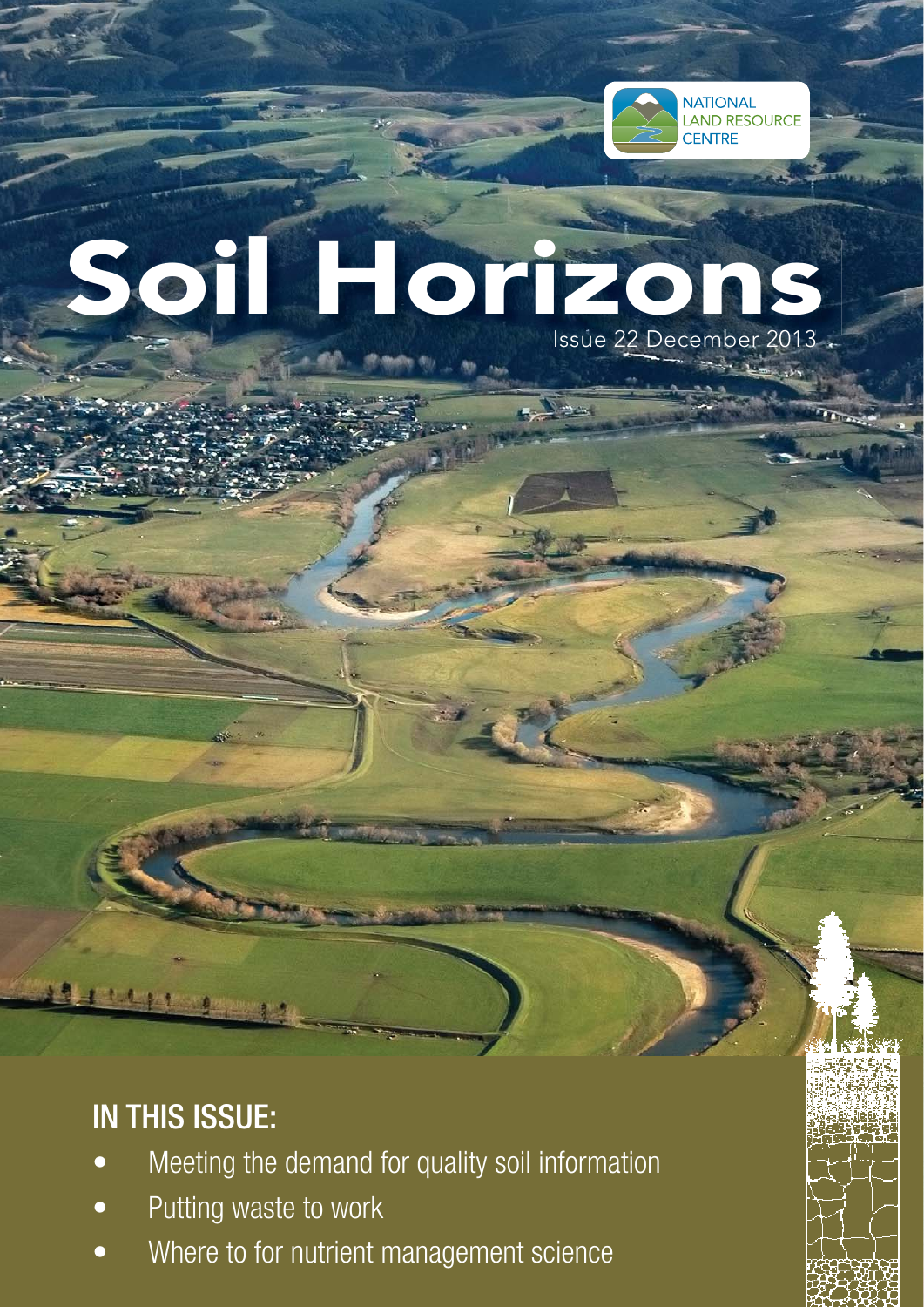### ISSN 1174-0922 (print) ISSN 1178-1319 (online)

### Contents

| <b>Fditorial</b>                                                                                                                 |
|----------------------------------------------------------------------------------------------------------------------------------|
| Instant access to 3d geology and<br>groundwater information                                                                      |
| Meeting the demand for quality soil<br>information to underpin critical decision<br>making                                       |
| Convenient access to Maori land<br>information                                                                                   |
| Where to now for nutrient management<br>science?                                                                                 |
| The Centre for Integrated Biowaste<br>Research (CIBR): Putting waste to work                                                     |
| The greywater pipeline                                                                                                           |
| Movement of <i>E.coli</i> through stony soils                                                                                    |
| New guidelines for managing<br>groundwater                                                                                       |
| Soil organic matter decomposition<br>depends on temperature, but interacts<br>with seasonal variations in litter<br>availability |
| A new spatial model for New Zealand<br>soil carbon                                                                               |
|                                                                                                                                  |

### Key contacts

MANAGING EDITOR Emily Weeks

SCIENCE EDITORS Carolyn Hedley, Roger Parfitt

TECHNICAL EDITOR Anne Austin

PUBLISHED BY National Land Resource Centre Private Bag 11052 Palmerston North 4442

VIEW ONLINE AT: www.nlrc.org.nz/news-and-events/ latest-nlrc/browse-nlrc-publications

VIEW PREVIOUS EDITIONS ONLINE AT: http//:www. landcareresearch.co.nz/publications/newsletters/ soilhorizons/index.asp

Unless otherwise stated, funds for the research described in this newsletter were provided by the Ministry of Business, Innovation and Employment (MBIE), the Ministry for Primary Industries (MPI) and the Ministry for the Environment (MfE).

# **Editorial**

I am pleased to have the opportunity to introduce this year's issue of Soil Horizons. Soil Horizons has been bringing you bite-sized updates on progress in soil and land research from Landcare Research since 1997. This year the National Land Resource Centre (NLRC) has partnered with the Soil Horizons team to widen the scope and authorship to bring you soil, land, and water research from across the CRIs.

The NLRC is a collaborative centre that aims to deliver more integrated research effort on land and the interface with freshwater; greater alignment of research activity with national priorities; as well as capacity-building to increase the uptake of scientific information and associated tools.

In this issue, we take the theme of the National Science Challenge 'Our land and water' to showcase research that aims to enhance productivity while maintaining land and water for future generations. This represents one of the most significant priorities for New Zealand.

So what will be required for the national science challenge to make an impact?

- Collective science effort at farm, catchment and regional scales – the potential for which is nicely demonstrated in '*CIBR: Putting waste to work*' (see page 7).
- Development of, and access to, robust data on soil, land and water variability as described in '*Meeting the demand for quality soil information*' (see page 4) and '*Instant access to 3D geology and groundwater information*' (see page 3).
- Science and tools that can be more easily 'consumed' by those driving decision-making processes, best practice, and innovation, a sentiment reflected in *'Where to for nutrient management science*' *"*Increased translation of science into more useable form, simplification of management software tools, and increasing the numbers of experienced advisors for land managers would be beneficial" (see page 6). Customising the way science is provided to specific communities or stakeholders is one method of 'translation', highlighted in '*Convenient access to Maori land information*' (see page 5).

The work progressing in each of these areas indicates positive contributions to the national science challenge and reinforces the value of initiatives such as the NLRC.

### ALISON COLLINS

Director. National Land Resource Centre E: collinsa@landcareresearch.co.nz



Supported by



**Landcare Research** Manaaki Whenua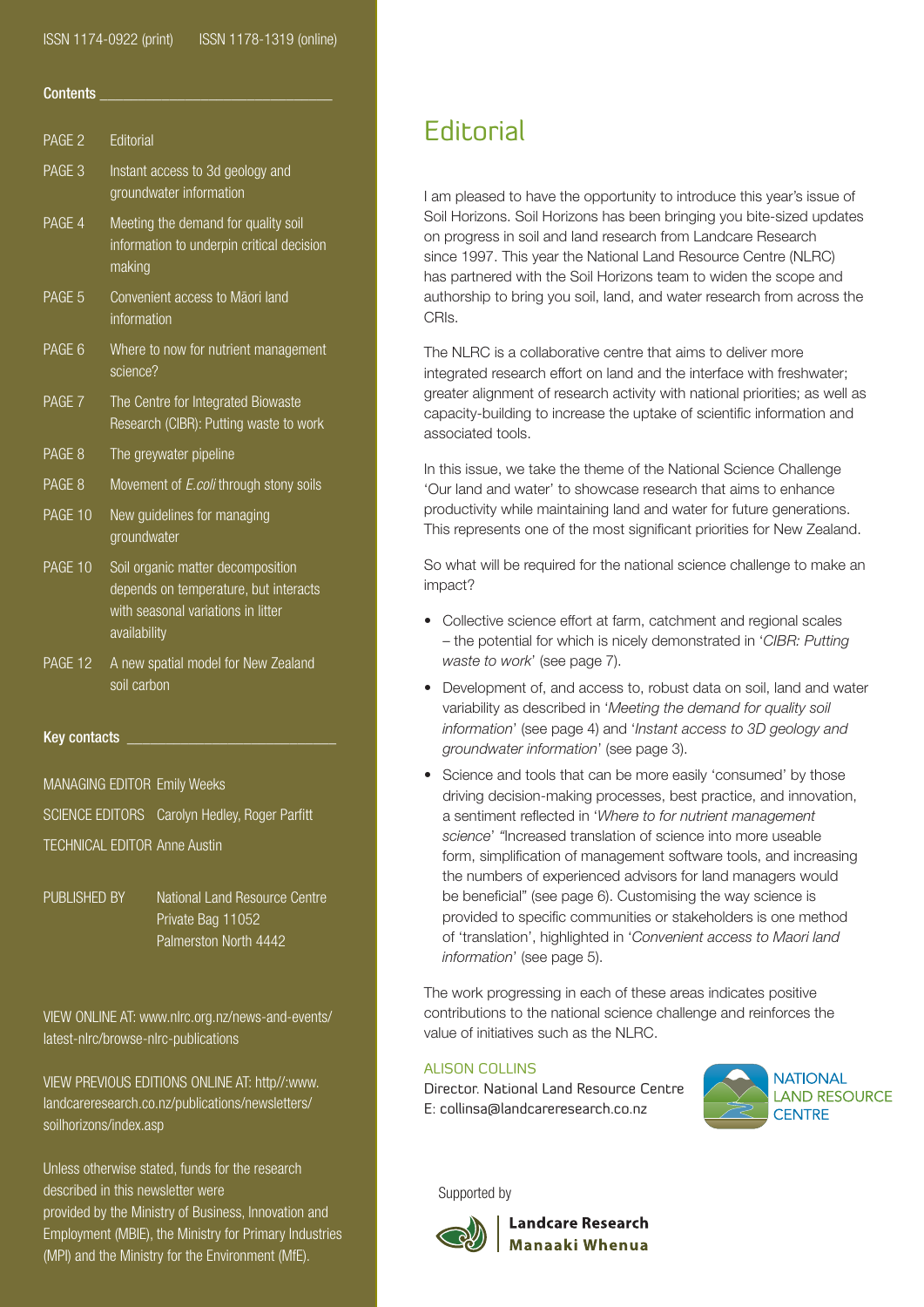# Instant access to 3d geology and groundwater information

GNS Science have developed an interactive portal that provides instant access to information on groundwater systems and geology in three dimensions in the Bay of Plenty. Simply by entering a street address, map coordinates or a smart phone's GPS, it is instantly possible to call up relevant information.

The initiative, believed to be the first of its type in New Zealand, is the result of a partnership between Bay of Plenty Regional Council and GNS Science, with both organisations funding the development of the product. The Council provides its groundwater information, such as borehole data and groundwater consents, on a web site. GNS Science supplements this with information on aquifer characteristics, also available to the public. The product we initially developed was too large to serve over the internet, so we developed a simpler package for internet use.

The product is part of a larger project in which our scientists are developing three-dimensional subsurface geological models of the Taupo Volcanic Zone to better understand the geometry, fluid flow pathways, and layer properties of the geological units in this part of New Zealand.

Called 'Earth Beneath Our Feet', the model shows the main geological units down to bedrock plus a range of information about groundwater in Bay of Plenty. This includes the depth at which groundwater is most likely to be found. Landowners and contractors can use this information to help with drilling decisions without initially having to involve the Council. These 3D subsurface models can also be used to assess geothermal resources. In particular, they can be used to identify the large-scale water flow 'cells' associated with geothermal fields.

The information can be accessed by computer or by a smart phone app (Figure 1). The data served up on the smartphone app are a stripped-down version of the 'Earth Beneath Our Feet' website. Features of the app include access to geological model profiles below a point on the ground surface identified via a cell phone's GPS.

Senior Environmental Scientist at the Council, Janine Barber, says when the product goes live, in December 2013, landowners, consultants, and students will have information on geology and groundwater at their fingertips. She sees it as a win-win, with the public having ready access to the Council's data and GNS Science models, which frees up Council staff from responding to routine inquiries.

### PAUL WHITE — GNS SCIENCE P: 07 376 0128 E: p.white@gns.cri.nz



FIGURE 1 Groundwater Scientist Connie Tschritter uses her cellphone to access geological information directly beneath her feet in the Bay of Plenty.

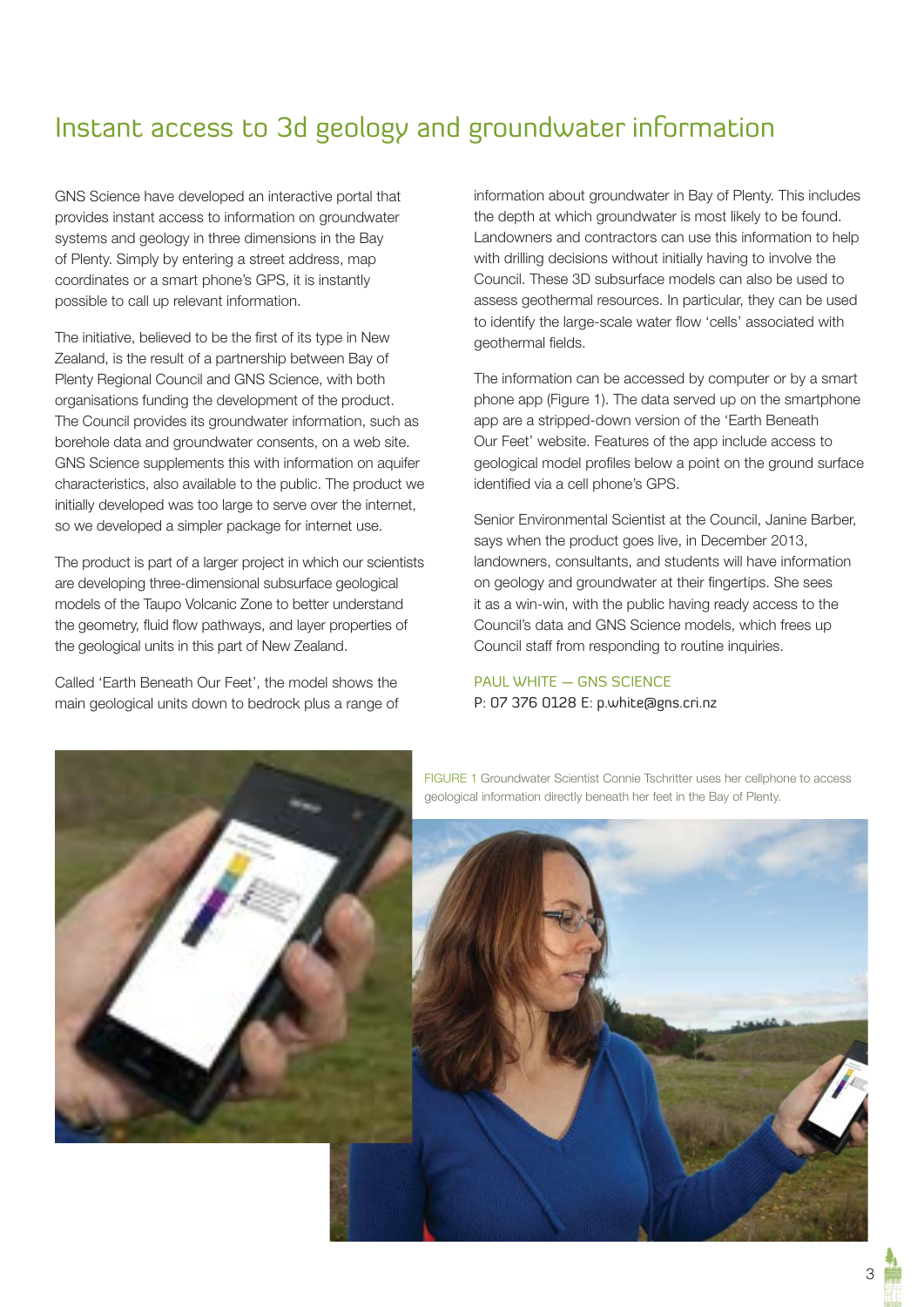# Meeting the demand for quality soil information to underpin critical decision making

Data that characterise land resources are fundamental to improving both agricultural productivity and environmental quality. Knowing the spatial variability in how much water soils can store has a significant impact on the water-use efficiency of irrigation developments. Soils also vary greatly in their natural abilities to buffer and filter contaminants, and the value of accurate and accessible soil information has heightened as the need to manage the impacts of intensive land use on fresh water has become a national priority.

Landcare Research is custodian of the National Soils Database (NSD), the S-map soil survey database, and the National Soil Archive. The NSD stores analytical measurements and their meta-data for a wide spectrum of New Zealand's soils. This database is supported by the National Soil Archive, which is where physical samples from key soils are stored for future analysis. S-map is building a national soil survey database of the spatial variability of New Zealand's soils, drawing on the underpinning NSD to link analytical data to areas of the landscape with similar soil properties. The greater accuracy, richer information, and flexibility of the S-map system provide significant advantages over the coarser-resolution national-scale fundamental soil layers, which were derived from the Land Resource Inventory (LRI). Figure 1 shows the relationships between our soils datasets, and the services we provide to supply this information to users. We highlight key initiatives that are underway regarding these nationally significant databases.



FIGURE 1 Relationships between Landcare Research soil datasets, and the services we provide to supply this information to users.

### S-map

Thanks to Regional Council support, the coverage of S-map increases incrementally every year, focussed at this stage on the land with potential for intensive land use (generally <15°



FIGURE 2 Soil mobile app displaying the Antarctica Soil Database.

slope). Last year S-map extended to include new areas in the Gisborne, Waikato, Canterbury, Auckland, Hawkes Bay, Bay of Plenty, and West Coast regions. Work continues in most of these regions, and also in large areas of Southland and Otago. Further progress in S-map coverage depends on the availability of funding.

Use of the S-map Online web service (http://smap. landcareresearch.co.nz/home) continues to grow highlighting the strong demand for quality and accessible soil information. The popular soil fact sheets, available for each soil through S-map Online, provide detailed soil data specific to land management tools such as Overseer and the Dairy Effluent Storage Calculator. Landcare Research continues to develop the delivery services for our soil information, with research this year focussing on development of an 'interoperability system' to enable soil data to be streamed directly from the S-map database into an end-user tool, with the first application being to link S-map to the Overseer model.

To support upcoming farm management environment plans we have added soil vulnerability assessments for nitrate and phosphorous contamination. Improved models have been developed to predict key soil physical properties, including important soil water storage attributes. These new hydrological pedo-transfer functions (generalised linear models) are based on a wider range of data, including percentage of sand, silt and clay, soil classification, soil parent material, and characteristics of the functional horizons (topsoil vs subsoil, stone content, structure size, and consistence classes). This has resulted in changes to estimates of profile available water, particularly for Pumice soils.

 $\Delta$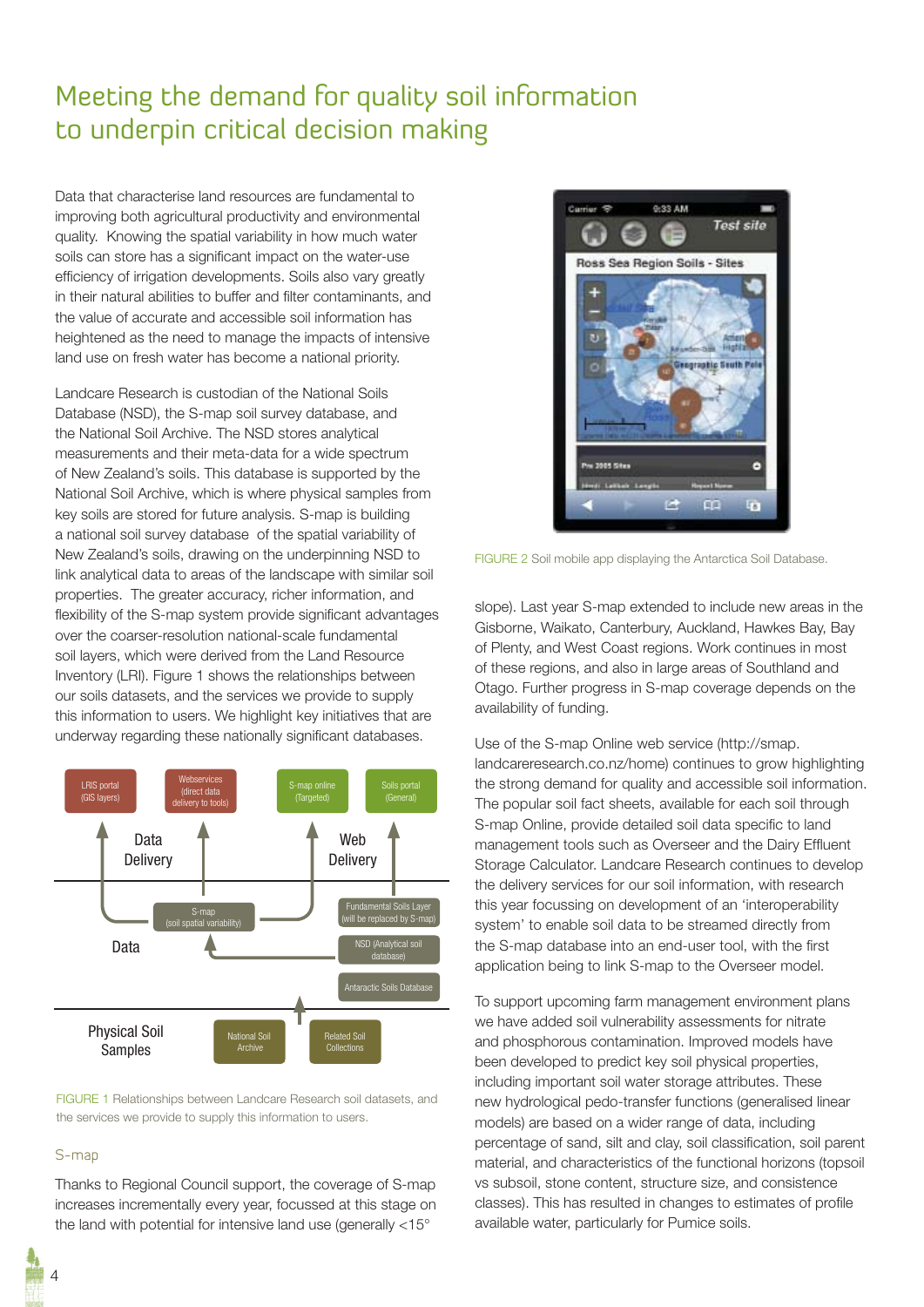### National Soils Database (NSD)

Underpinning the soil information provided in the S-map fact sheets are the analytical data stored in the National Soils Database (NSD). This year Landcare Research has renewed investment in the NSD to modernise the design of the database and migrate the data from the existing NSD to a new database technology. At the same time we will enhance our capability to identify, capture, and store key new analytical data as they are generated. Over time the vision is to provide a repository for a range of publicly funded soil analytical data, enabling integration of data from a myriad of projects into a standard format that is readily accessible for re-use in future applications.

### Soils Portal

During the winter we also upgraded the Landcare Research Soils portal (http://soils.landcareresearch.co.nz/), which provides access to maps and information on the New Zealand Soil Classification, the New Zealand NSD and Ross Sea Region soil sites, and the 16 class attributes from the Fundamental Soils Layers. During the re-engineering we created a version of the site that would work on mobile devices such as cell phones and tablets (Figure 2). This is available for testing at http://soils.landcareresearch.co.nz/ maps/index.html.

### SAM CARRICK — LANDCARE RESEARCH

P: 03 321 9663 E: carricks@landcareresearch.co.nz

### Convenient access to Māori land information

Landcare Research has developed a Māori land visualisation tool online at http://whenuaviz.landcareresearch.co.nz. The work began in mid-2009 and was funded by Te Puni Kōkiri (Ministry of Māori Development).

The new tool, which combines updated Māori land block data (property and legal) from the Ministry of Justice (Māori land online http://www.maorilandonline.govt.nz/gis/) with environmental and land resource data from Landcare Research, has been designed specifically for Māori land owners and land managers searching for their land blocks, and wanting to know about the land resource characteristics of the land and its potential. The tool, however, is available to everyone who has an interest in Māori land.

The website can create a custom report of the environmental characteristics for any Māori land block in New Zealand. Māori land can be located by using either an interactive map or by searching for a block name or place name. The tool generates a series of resource maps, statistics, and descriptive information detailing land resource information and presents this to the user as an interactive webpage. To date, underlying data have been derived from two nationally significant databases, the New Zealand Land Resource Inventory (NZLRI) and the National Soils Database (NSD).

The data, displayed over topographic maps, satellite imagery, and aerial photographs, provide convenient access to extensive information about Māori land. This information assists Māori land owners to access and visualise environmental data in relation to four questions:

- 1. Where is my land? This enables the user to see the location of their land on an interactive map that also shows the size of the land holding, the number of owners, and who manages the land (e.g. a trust).
- 2. What does it look like? The user can view a satellite image of their land, land-use capability and soils information.
- 3. What is around me? This shows what geographic features, infrastructure, other land blocks, etc., are on and around their land.
- 4. What can I do with it? This indicates land-use potential, i.e. whether it is suitable for cropping, horticulture, forestry, etc.

The tool has been shown at conferences and workshops and generated considerable interest around the country, especially from Māori landowners and organisations such as trusts and incorporations, as well as many Government departments. Māori have been waiting a long time to gain better and easy access to land resource and environmental data of their blocks. In future Māori land data can be linked to relevant data from many other sources. We have already linked the Māori visualisation tool to the National Library's DigitalNZ records, providing a wealth of historic and archival information for each Māori land block.

### GARTH HARMSWORTH — LANDCARE RESEARCH

P: 06 343 4972 E: harmsworthg@landcareresearch.co.nz

MARINO TAHI — LANDCARE RESEARCH P: 06 353 4969 E: tahim@landcareresearch.co.nz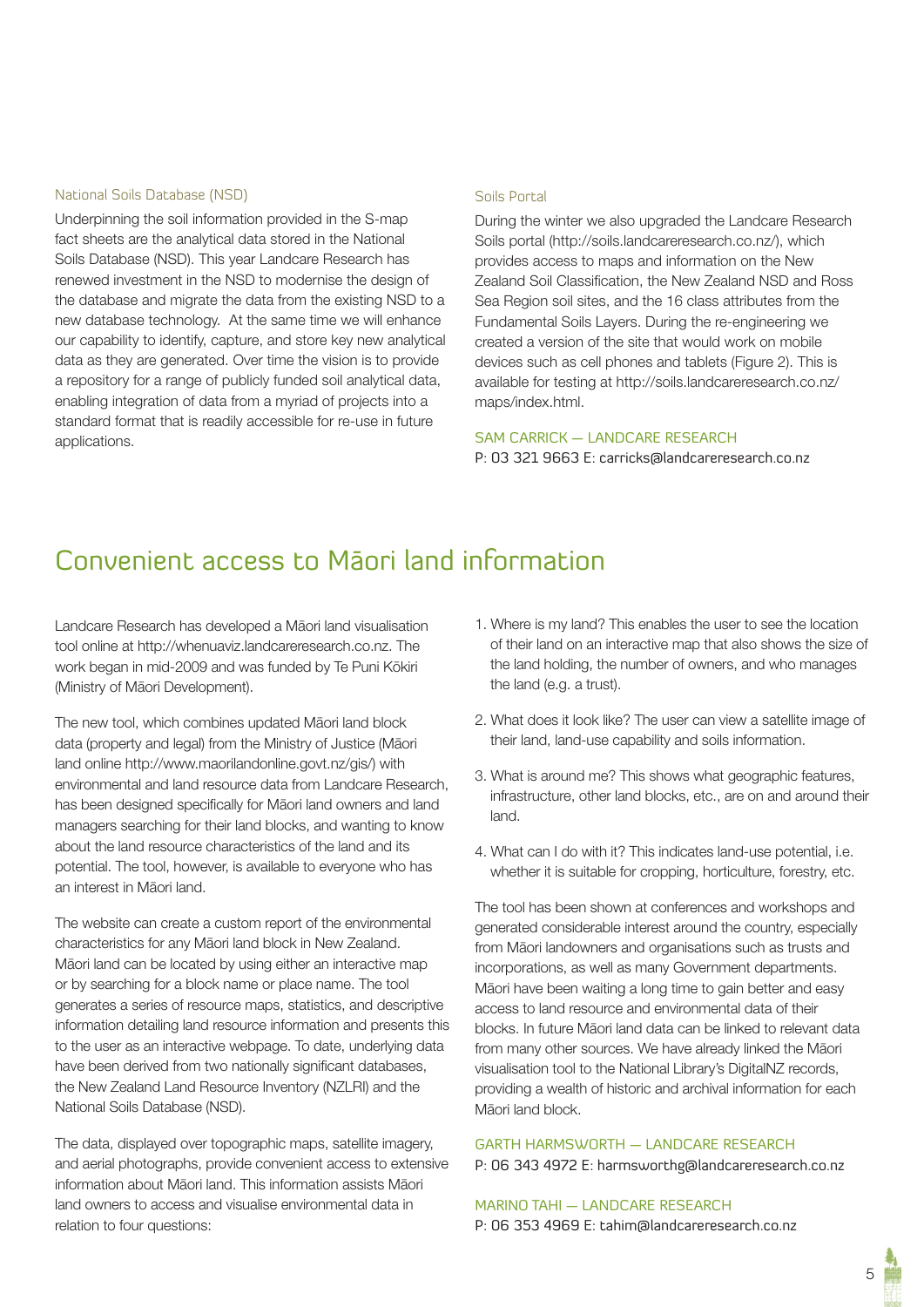### Where to now for nutrient management science?

In 2013 the Ministry for Primary Industries (MPI) commissioned scientists from the Soil and Land Use Alliance (AgResearch, Landcare Research, Plant and Food Research, and Scion) to review research on nutrient management science for the primary sector between 1998 and 2013. The aim was to identify the current state of scientific knowledge, the use and uptake of this knowledge in the sector, and the 'knowledge frontiers' and gaps that needed to be filled.

A meta-analysis of the literature found over 1900 articles, which were then grouped by sector (arable, dairy, forestry, horticulture, and pastoral); soil processes such as leaching or mineralisation; soil order; geographic region; and nutrient (nitrogen and phosphorus).

The country was well covered by the research – Canterbury had the highest number of papers, followed by Waikato, Southland, Otago, and Manawatu-Wanganui. Most of the literature, however, focussed on biogeochemical responses with little or no attention to the economic consequences of nutrient management.

Despite the strong focus on soils (1600 references used the term) many papers did not explicitly identify the soil used in the study. Of those that did, gley, allophanic, and pumice soils were the top three (Figure 1). Of the papers where specific soil processes could be identified, leaching was the dominant focus (368 papers) followed by mineralisation (244), then denitrification (136), runoff/overland flow (131), and fixation (129).

Science advances have been numerous, and include development and adoption of best management practices – for example farm dairy effluent application and management, and forestry fertiliser management systems; rapid growth in paddock scale and whole-farm system models; development



FIGURE 1 Proportion of papers relating to NZ soil orders. The size of



FIGURE 2 Science implementation pathway.

and adoption of a wide range of decision support systems across all sectors based on many field experiments; and inhibitors to manage N cycling and leaching loss.

While science findings are being widely used in practice, we identified areas where implementation of the science needed improvement (Figure 2). Increased translation of science into more useable form, simplification of management software tools, and increasing the numbers of experienced advisors for land managers would be beneficial.

There were some significant science and technology gaps on which future efforts should be focussed to improve nutrient management practice. Three major science opportunities relate to real-time predictions of N availability, manipulation of soil microbial systems, and crop biotechnology for nutrient use efficiency. All new science should be explicitly linked to 'place' (region, soil order). On the land, multifunctional and spatially based farm, forest, and orchard models will be needed to address the increasing complexity of land use. These models must better link to economics. Overseer® needs enhancement and validation for more sites and crops, and there is a need to develop metrics to demonstrate the efficiency of NZ's production systems to consumers.

The report will be published by MPI on its website and used to inform policy development. MPI will also notify key organisations of the report including science organisations, regional councils and research funding bodies such as MBIE.

Reference: Payn TW, Beare M, Shepherd M, Bayne K, Botha N, Collins A, Curtin D, Davis M, Fraser P, Hedley C, Hoogendoorn C, Johnstone P, Lucci G, Parfitt R, Xue J 2013. Nutrient management science – state of knowledge, use and uptake in New Zealand. Ministry for Primary Industries Technical Paper No: 2013/ XX. Soil and Land Use Alliance. 439 p.

### TIM PAYN — SCION RESEARCH

P: 07 343 5590 E: tim.payn@scionresearch.co.nz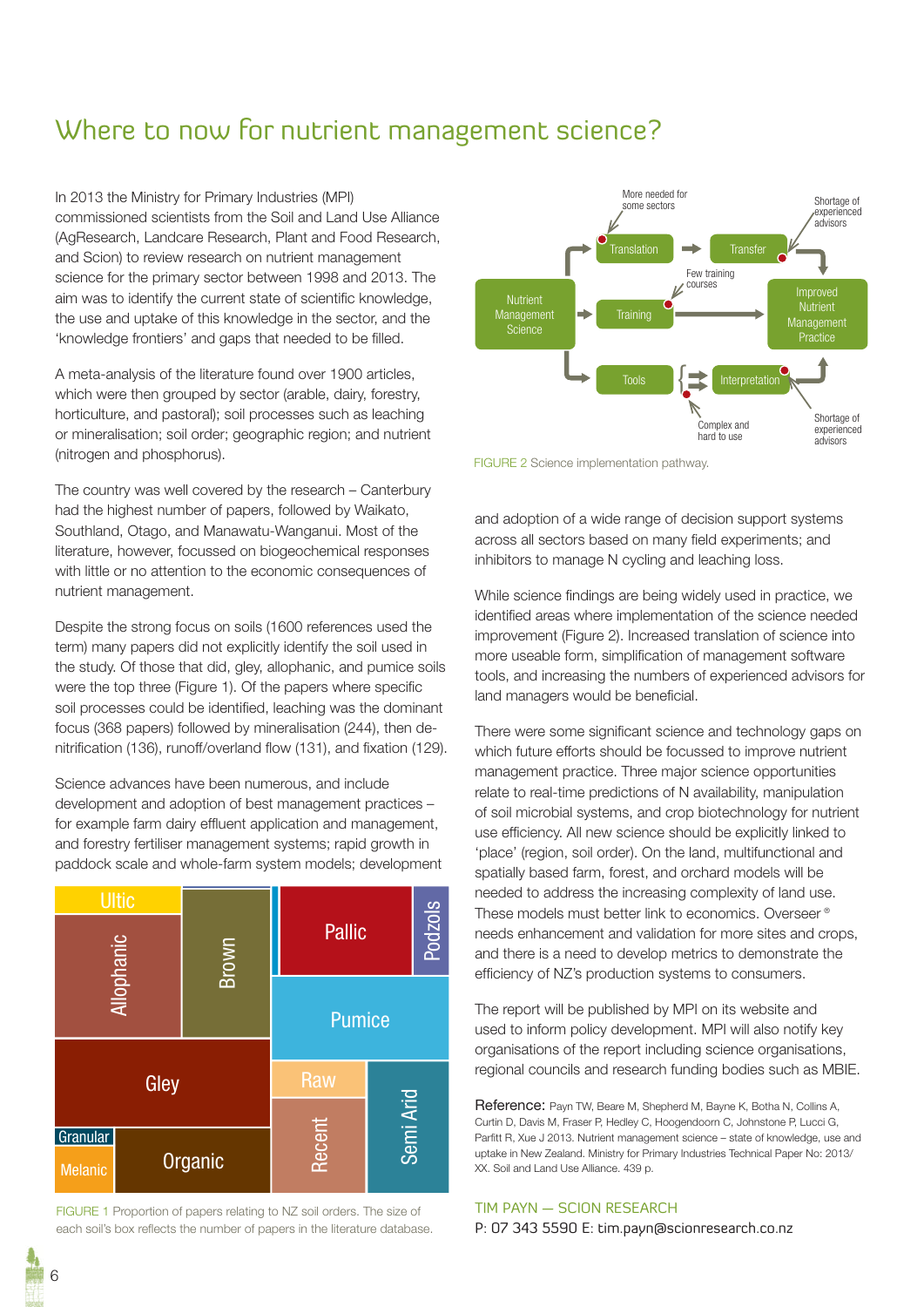# The Centre for Integrated Biowaste Research (CIBR): Putting waste to work

In 2011, the two biosolids research programmes in New Zealand joined forces to create a more integrated and cohesive research effort – in April of this year the Centre for Integrated Biowaste Research (CIBR) was launched. Led by ESR, and in partnership with Scion, Landcare Research, and the Cawthron Institute, CIBR is a multidisciplinary collaboration between 10 New Zealand research institutes, universities, and research partners dedicated to developing appropriate and sustainable solutions that maximise the benefits and minimise the risks of biowaste reuse. Underpinned by Government Core Funding, this virtual research centre aims to address critical gaps in New Zealand strategies related to biowaste in recognition of the "national good" value of this research.



FIGURE 1 CIBR and local communities at hui in Kaikoura. Photo courtesy of the The Malborough Express.

New Zealand produces nearly 700 000 tonnes of biowaste each year, waste comprised predominantly of organic matter (that's approx. 2000 747s!). Biowaste includes the biodegradable parts of municipal wastes such as food and garden waste, paper, cardboard, some textiles, and wood. It also includes livestock manures and slurry, treated sewage sludge (biosolids), organic industrial waste (such as paper and textiles), and compost. Over 60% of this waste currently goes to landfill, more than half the total waste filling our landfills each year.

If biowaste is properly handled and treated, where required, it can be a valuable source of soil nutrients and play a useful role as a sustainable soil conditioner. New Zealand is falling behind other countries in the reuse of biowaste such as biosolids. In Australia, for example, only 15% of biosolids are sent to landfill, with more than 65% productively reused in agriculture and compost, and a further 15% stockpiled for use in the future. Currently New Zealand only reuses 17% of its biosolids.

Not only is this waste clogging our landfills, the cost comparisons are also convincing, with landfill costs far exceeding the costs of applying treated biowaste to land. In an agricultural context, biowaste may offset the cost of inorganic fertilisers, while improving soil quality.

For the past 3 years, the CIBR has undertaken work in two case-study communities (Kaikōura and Mokai) to help find alternative biosolids disposal/reuse options that satisfy social, cultural, economic, and environmental criteria (Figure 1). As well as the case-study approach, CIBR has been undertaking focused biophysical science into the fate and effects of emerging contaminants and mixtures of contaminants, which have been identified by the wastewater industry as critical knowledge gaps.

We have developed:

- a blueprint for successful community engagement
- an ecotoxicological platform that ranks contaminants of concern using chemistry and bioassays and also allows analysis of the impacts of mixtures of contaminants
- smarter ways of recycling biowastes such as vermicomposting, pyrolysis for energy production, and manufacturing biochar to mitigate potential environmental impacts of contaminants.

The CIBR is set to play a critical role in moving New Zealand to a more sustainable way of managing biowaste. With specialists in environmental microbiology and toxicology, forest ecology, soil science, molecular biology, soil chemistry and biochemistry, social sciences, and Māori issues-based research, the CIBR has a broad range of skills. It also has strong connections with universities, industry and local authorities and a strong focus on engaging communities to educate and empower.

### JACQUI HORSWELL — ESR, CENTRE FOR INTEGRATED BIOWASTE RESEARCH

P: 04 914 0684 E: jacqui.horswell@esr.cri.nz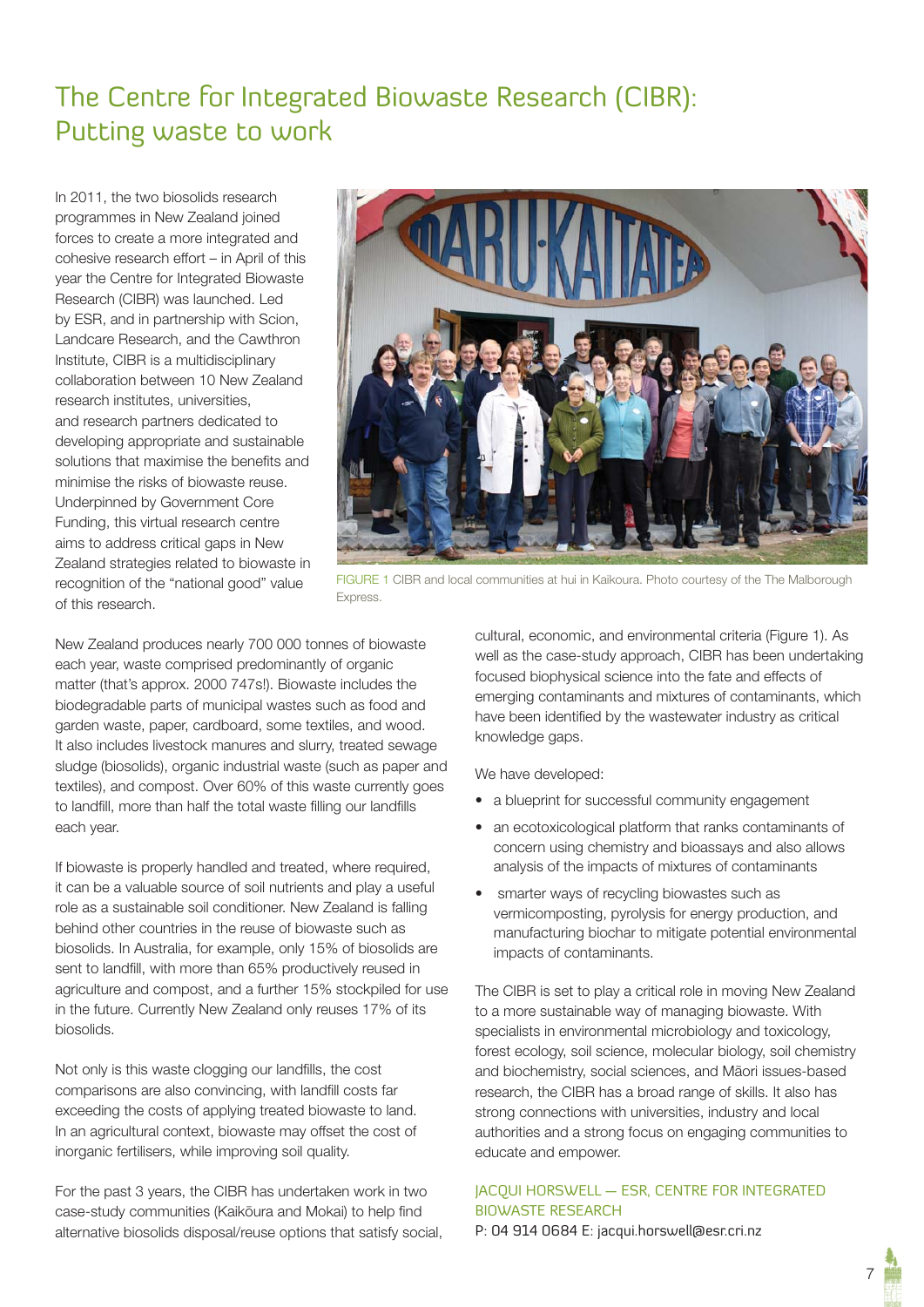### The greywater pipeline

Grey water is household water from kitchen sinks, dishwashers, washing machines, showers, baths, and basins. As such, it contains a complex mixture of chemicals used in household products, such as surfactants, detergents, bleaches, dyes, enzymes, fragrances, flavourings, preservatives, oils and greases, and antimicrobials. CBIR scientists are currently researching the environmental effects of some of the chemicals found in greywater. One potential effect of these chemicals is the loss of soil structure, which can lead to soil compaction and surface sealing. Another effect is the contamination of waterways. Phosphate, for example, while beneficial for lawn growth, becomes a pollutant in waterways, causing increased algal growth.

Scientists have paid particular attention to chemicals such as triclosan, an anti-microbial compound found in soaps, toothpastes, deodorant, and other personal care products, bisphenol-A, a plasticiser, and the pharmaceutical, carbamazepine. Triclosan can have toxilogical effects on soil organisms, particularly on earthworms and springtails.

Antimicrobials, also found in greywater, are another environmental issue currently being addressed. Antimicrobials kill both pathogen and beneficial microbes in soils, which can have adverse effects on microbial processes such as the decomposition of plant litter. Furthermore, enzymes in greywater can also upset the natural enzyme balance in soils.



FIGURE 1 Sampling soils under a greywater application site onto a household lawn.

Several new technologies are available that help scientists analyse the effects of contaminants on soil properties (Figure 1). For example, ESR, Landcare Research, Plant & Food Research, and Northcott Consultants are conducting lysimeter experiments to investigate the change in soil properties caused by zinc and copper in combination with tricolsan. Soil analyses conducted by Scion, Cawthron Institute, ESR, and Landcare Research are comparing the effects of applying biosolids on soil properties and on tree growth in pine plantations. To examine the overall effects on soil properties and the growth of native plants, Scion scientists are also applying different vermicasted and nonvermicasted mixtures of biowastes to degraded pumice soils.

### CRAIG ROSS — LANDCARE RESEARCH

P: 06 353 4907 E: rossc@landcareresearch.co.nz

### Movement of E. coli through stony soils

Irrigation of dairy shed effluent (DSE) onto land is an integral part of New Zealand's farming practice. The use of inappropriate soils can result in contamination of ground waters with microbes and nutrients. Animal wastes such as DSE contain microbes that cause disease in humans, including *Cryptosporidium*, *Campylobacter*, toxigenic *Escherichia coli*, and rotavirus. A gap in our knowledge is the ability of stony soils to treat DSE safely. The problem with stony soils is they have a limited water storage capacity compared with many non-stony soils, and pastures can rapidly dry out, which leads to low productivity. The reason for the limited water storage is that stones in the soil occupy space but are not available to store water. To compensate for their inability to store water, stony pastural soils tend to require irrigation for intensive use. However, as their soil water storage is limited, irrigation volumes need to match. Too large an irrigation volume, or rainfall after irrigation, can exceed the limited capacity of soil water storage, resulting in water draining from the soil. To maintain optimal soil FIGURE 1 Selwyn very stony soil showing stones throughout the profile

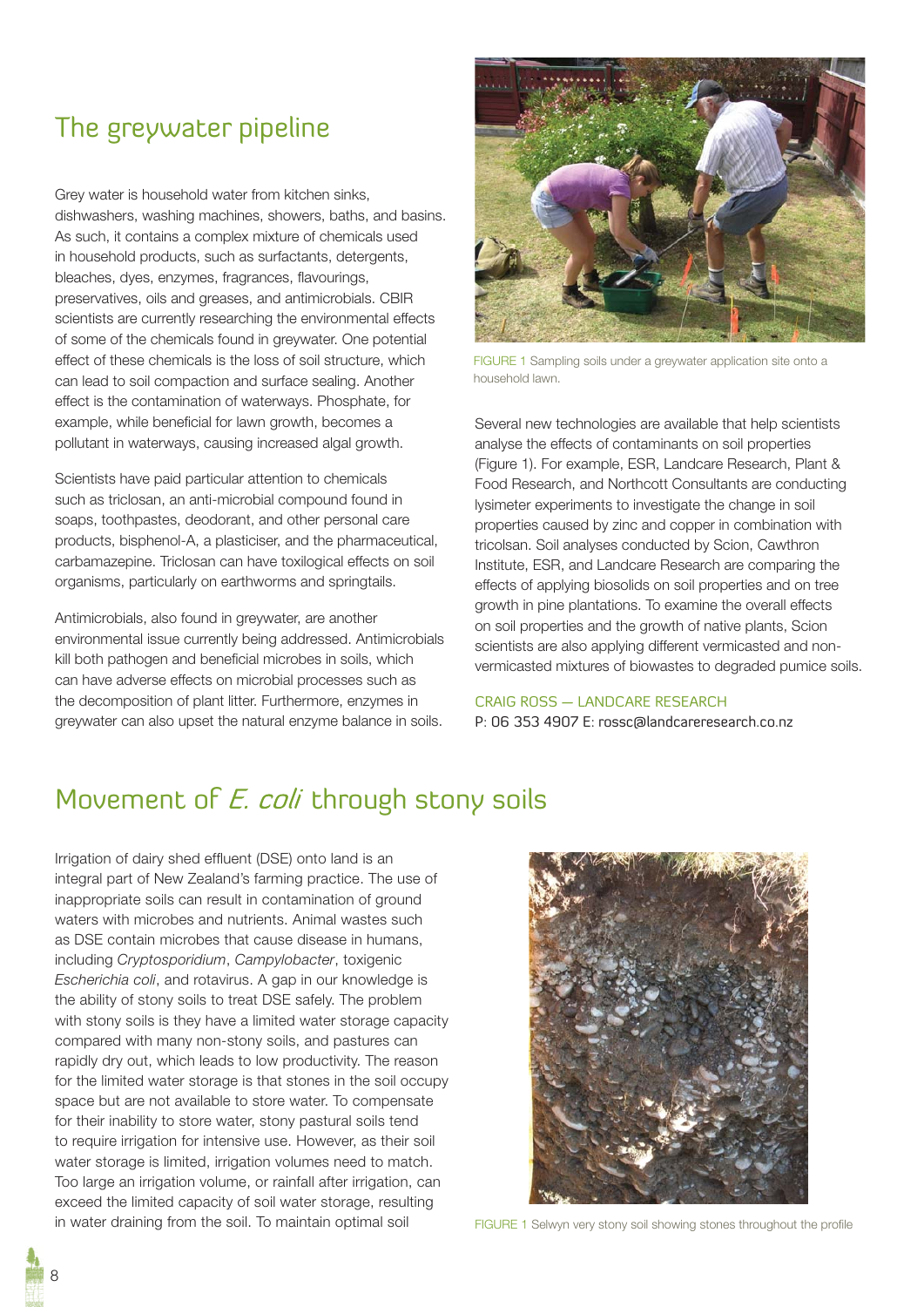water content for pasture growth, stony soils are irrigated frequently, which can result in topsoils frequently having high water content.

At high water content topsoils can be pugged by intensive stocking. In New Zealand stony soils are an extensive landscape in eastern regions of the North and South Islands, with 1.68 million hectares mapped that occur on slopes <15° and therefore have potential for intensive land use. Irrigated dairy farming has become a major land use on these soils, with 232 000 hectares under this land use in 2012. Over the last decade the Canterbury region has seen a doubling in dairy farm area, with 71% of dairy farms now located on stony soils with  $<$ 400 mm of fines over stony alluvium.

Replicates of four different stony soils were collected from Canterbury as intact soil lysimeters 460 mm in diameter and up to 750 mm deep. The soils had either stones to the surface or 300–600 mm fines over stones (Figure 1). To determine leaching characteristics of the soils a pulse of DSE (25 mm depth) was applied to the soil cores followed by continuous artificial rainfall, for one pore volume, at 5 mm h–1 (Figure 2). Leachates collected from the bottom of the soil cores were analysed for *Escherichia coli*. The lysimeters were then treated with hoof pugging using a mechanical hoof, and the *E. coli* leaching characteristics of the soil





FIGURE 3 Ratio of *E. coli* applied to that in the leachate (C/Co) of a pugged Mackenzie stony soil core after a 25 mm application of DSE followed by rainfall at 5 mm/h. The peak at the start of the breakthrough curve indicates that some of the DSE is flowing through the soil via larger pores and not being filtered.

determined again. *E. coli* breakthrough curves revealed that the potential for *E. coli* to leach through the soils was high for Selwyn very stony soil and low for most other soils analysed that had silty material of varying depths over stones. After pugging, which disrupts the physical structure of the topsoil, *E. coli* leaching increased in Mackenzie soil, which has stones to the surface (Figure 3). Increased *E. coli* leaching likely occurs as effluent ponds in hoof pugs and may be transmitted via a worm hole or soil structural void. For most other soil cores *E. coli* concentrations in soil leachates were low.

This means that in stony soils with stones close to the surface (i.e. soils with small soil water storage), shallow groundwater is potentially vulnerable to microbial contamination as irrigation or rainfall can quickly induce water movement through the soil. Furthermore, the frequent irrigation practised on stony soils maintains a higher topsoil water content than in non-irrigated soils. At high water content, topsoils are more liable to pugging by stock, which increases microbial leaching. Therefore stony soils are best managed with shallow depth irrigations that retain the irrigation water within the soil profile. Furthermore, stocking following irrigation or rainfall should be avoided when there is increased potential for the topsoil to become pugged.

#### MALCOLM McLEOD — LANDCARE RESEARCH

P: 07 859 3704 E: mcleodm@landcareresearch.co.nz

FIGURE 2 Experimental set-up.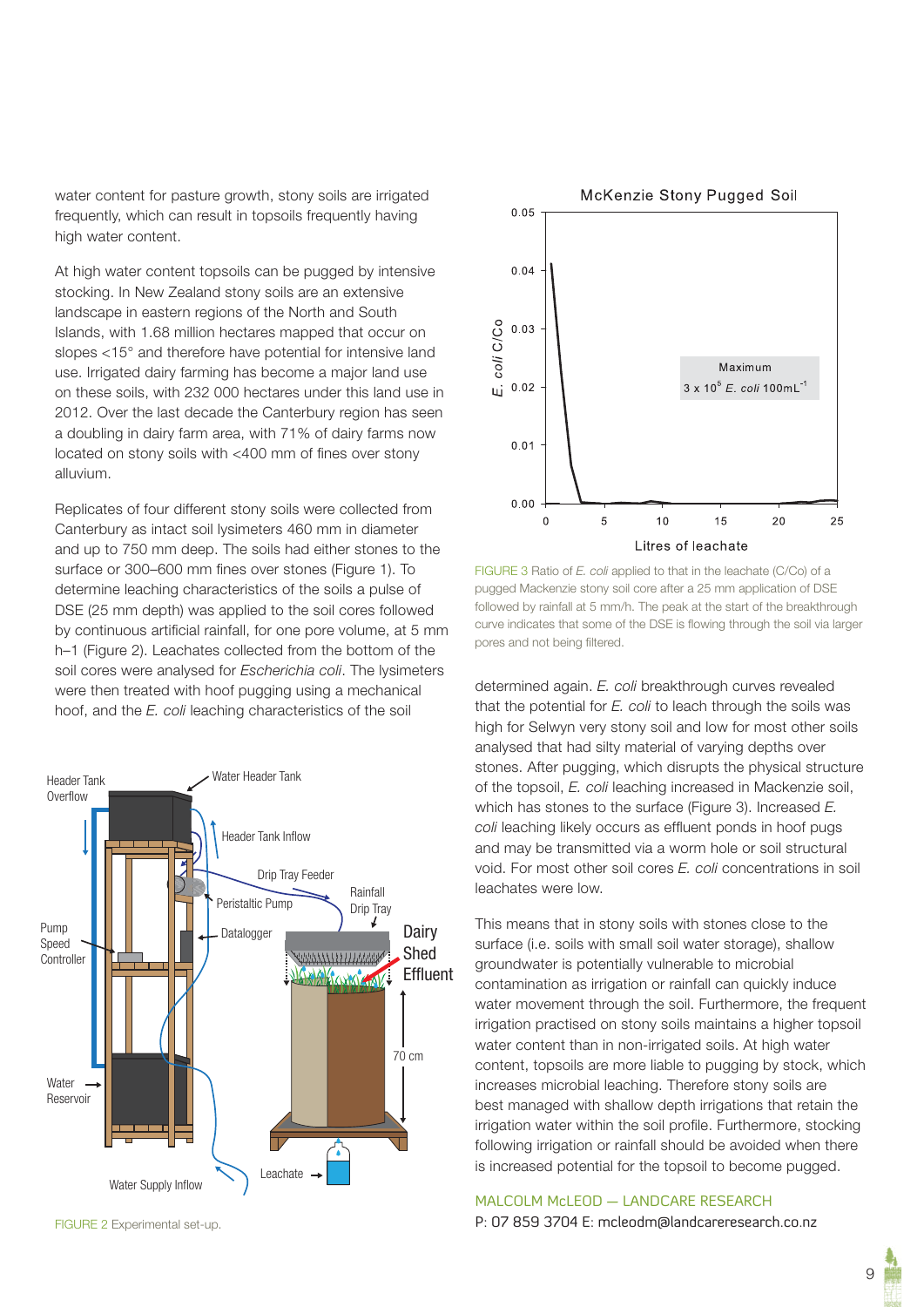# New guidelines for managing groundwater

Managing aquifers effectively requires sound understanding of capture zones – the area of land that feeds into the aquifer – as well as of the way land use can affect water quality.

Capture zones that surround a water body do not necessarily follow a simple rule. They vary greatly in size and shape depending on hydrogeology and terrain.

There has been no standardised and robust approach to delineate capture zones in New Zealand. So this year, GNS Science, in collaboration with ERS, produced a set of guidelines for councils on protecting water features, such as wells, streams, and wetlands that receive inflow from

FIGURE 1 To help protect the quality of groundwater flowing from wells, springs, small lakes and wetlands, guidelines are being developed to estimate where these features gather their water.



groundwater. Currently in draft form, the guidelines are designed to support the national environmental standard for human drinking water, implemented in 2008. The national guideline requires councils to know whether a proposed land activity will lie within the capture zone of a drinking water supply source.

Our guidelines provide a uniform and defensible approach for determining the size and geometry of the groundwater contributing area for a water feature. They are an essential management tool for long-term protection of the quality and quantity of New Zealand's freshwater resources.

> To develop the guidelines, we reviewed techniques for measuring capture zones from several countries, and identified seven methods suited to New Zealand conditions. We then trialled these methods in different geological settings to ensure they are appropriate for New Zealand. Our guidelines lead the users through a stepwise process of deciding which of the seven methods are appropriate for their needs. A draft version of our guidelines has been circulated to several councils for comment and the feedback from users has helped refine the product substantially.

> Some Regional Councils are already applying the methodology to wells and are looking to extend it to springs. They report that it helps significantly in understanding groundwater flow paths. More particularly, the methods described in the guidelines clearly identify where contamination might be coming from.

JOHN CALLEN – GNS SCIENCE P: 04 570 4732 E: j.callan@gns.cri.nz

# Soil organic matter decomposition depends on temperature, but interacts with seasonal variations in litter availability

Future biospheric carbon storage will respond to climatic changes, but different models diverge in their predictions of the biosphere's response by a massive 200 GtC. This divergence is largely due to uncertainties of the strength of the feedback between temperature and soil organic matter (SOM) decomposition.

Despite much work over many years, there is still no consensus

on the most appropriate temperature response function of SOM decomposition. The two most widely used response functions are those developed by Lloyd and Taylor (1994), based on soil respiration under seasonally varying temperatures, and that of Kirschbaum (2000) based on laboratory incubations, but which of these functions provides the better estimate of the true temperature response? The temperature sensitivity was stronger for laboratory than field studies. While laboratory incubations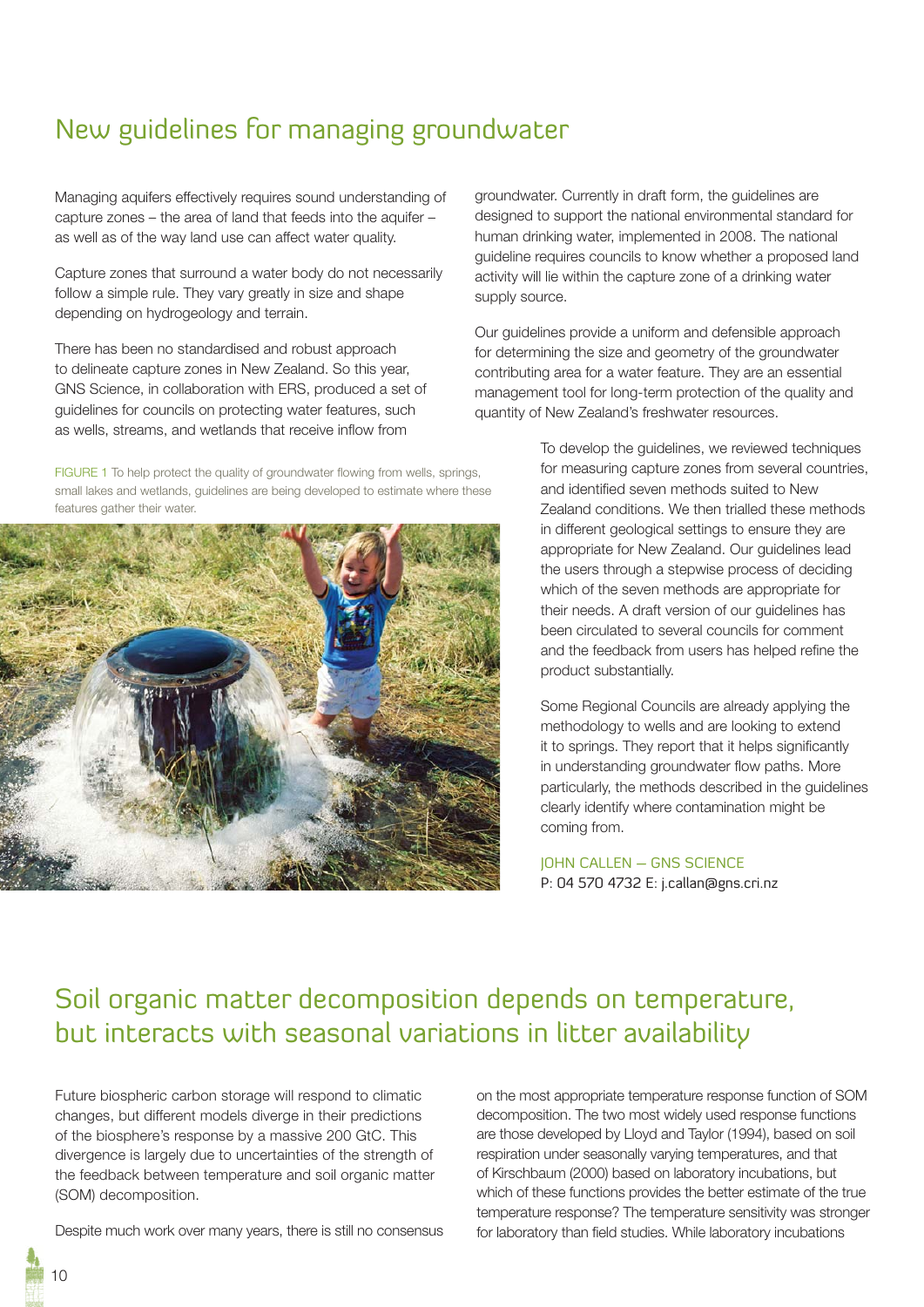are conducted under more artificial conditions, it is not obvious why this should increase the temperature sensitivity. On the other hand, field studies have to contend with less controlled conditions that might confound the derived temperature response function.

A huge range of SOM substrates decompose in soils, including plant litter, roots, microbes and humus. Such a range could reduce the measured temperature sensitivity of decomposition (or soil respiration) in field studies if substrate availability is lower in warm (and wet) seasons, which are favourable for decomposition.

This can be illustrated with a simple one-pool model, run with constant litter input, and with respiration dependent on pool sizes and temperatures. In the model, the recalcitrant pool decomposed slowly so that it had increased considerably before average respiration rates matched carbon input. With its large size, the relative size of the pool changed little throughout the year so that respiration had a unique temperature dependence. With more readily decomposable SOM, however, a larger fraction could decompose at each time step. In summer, respiration exceeded the constant input rate, depleted the pool, and reduced respiration. Highest respiration occurred before mid-summer and showed strong hysteresis, with autumn rates substantially lower than rates in spring.

These simulations were repeated with the CenW model with its more realistic multiple-pool structure. Patterns were similar to those of the one-pool model, with recalcitrant litter (e.g. conifer) having a unique temperature dependence. For labile litter (pasture), however, there was strong hysteresis, with autumn rates substantially lower than spring rates. Changes in labile substrate counteracted the effect of temperature, so that substrate pools shrank as a direct consequence of more favourable temperatures. This resulted in lower apparent temperature dependencies. It flattened the derived temperature response function compared with the underlying intrinsic temperature response.

Varying substrate supply shifted the temperature response functions in a direction, and of a magnitude, similar to the difference between laboratory and field-based observations. Temperature dependence based on laboratory incubations is therefore likely to be the best estimate of the true temperature dependence of organic matter decomposition.

References: Kirschbaum (2000) Biogeochemistry 48: 21–51. Kirschbaum (2013) Soil Biology & Biochemistry 57: 568–576. Lloyd & Taylor (1994) Functional Ecology 8: 315–323.

### MIKO KIRSCHBAUM — LANDCARE RESEARCH

P: 06 353 4902 E: kirschbaumm@landcareresearch.co.nz



FIGURE 1 Simulated respiration rates (o) using a one-pool model, as a function of time (a, c) or temperature (b, d) for recalcitrant (a, b) or labile organic matter (c, d), with turn-over times given in the Figure. The dashed lines in (a, c) show changes in relative pool sizes, and solid lines show relative temperature.



FIGURE 2 Simulated respiration rates as a function of temperature based on CenW simulations parameterised for conifer stands (a) or pastures (b).



FIGURE 3 Relative temperature sensitivity based on field measurement, laboratory incubations, and CenW simulations with the temperature dependence from lab incubations but seasonally varying substrate availability.